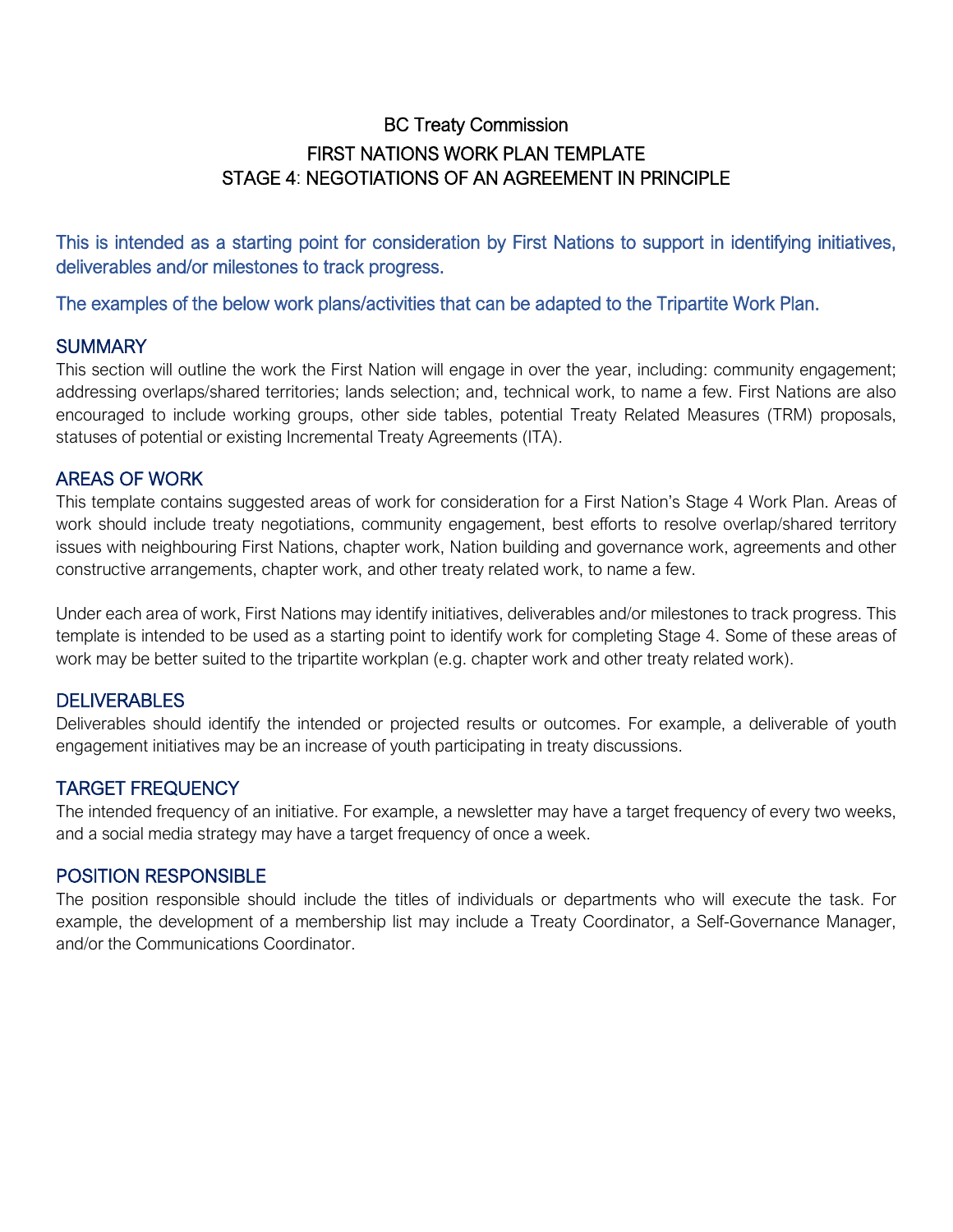#### Negotiations - Primary

| <b>Type</b>          | <b>Deliverable</b> | Frequency                     | <b>Responsible Parties</b> | Milestone                                                        |
|----------------------|--------------------|-------------------------------|----------------------------|------------------------------------------------------------------|
| Treaty<br>Chapters   |                    | Monthly, weekly,<br>quarterly | e.g. Negotiator            | e.g. Completion date or<br>ongoing or completed as<br>an example |
| Working<br>Groups    |                    |                               |                            |                                                                  |
| Legal Review         |                    |                               |                            |                                                                  |
| Lands                |                    |                               |                            |                                                                  |
| Resources            |                    |                               |                            |                                                                  |
| Land & Cash<br>offer |                    |                               |                            |                                                                  |
| <b>MOU</b>           |                    |                               |                            |                                                                  |

# Negotiations – Secondary

| Type of Agreement /<br>Arrangement | Deliverable | Frequency | <b>Responsible Parties</b> | <b>Milestone</b> |
|------------------------------------|-------------|-----------|----------------------------|------------------|
| Incremental Treaty<br>Agreements   |             |           |                            |                  |
| Side Agreements                    |             |           |                            |                  |
| Economic<br>Development            |             |           |                            |                  |
| Periodic Renewal                   |             |           |                            |                  |
|                                    |             |           |                            |                  |

# Community Engagement

| Type of Engagement                               | Deliverable | Frequency                                | <b>Responsible Parties</b> | <b>Milestone</b> |
|--------------------------------------------------|-------------|------------------------------------------|----------------------------|------------------|
| <b>Newsletters</b>                               |             | e.g.<br>weekly,<br>monthly,<br>quarterly | e.g.<br>Communications     |                  |
| <b>Community Meeting</b>                         |             |                                          |                            |                  |
| <b>General Assemblies</b>                        |             |                                          |                            |                  |
| Social Media Strategy                            |             |                                          |                            |                  |
| One-on-one                                       |             |                                          |                            |                  |
| Youth Engagement                                 |             |                                          |                            |                  |
| Progress in<br>Negotiations/timelines/milestones |             |                                          |                            |                  |
|                                                  |             |                                          |                            |                  |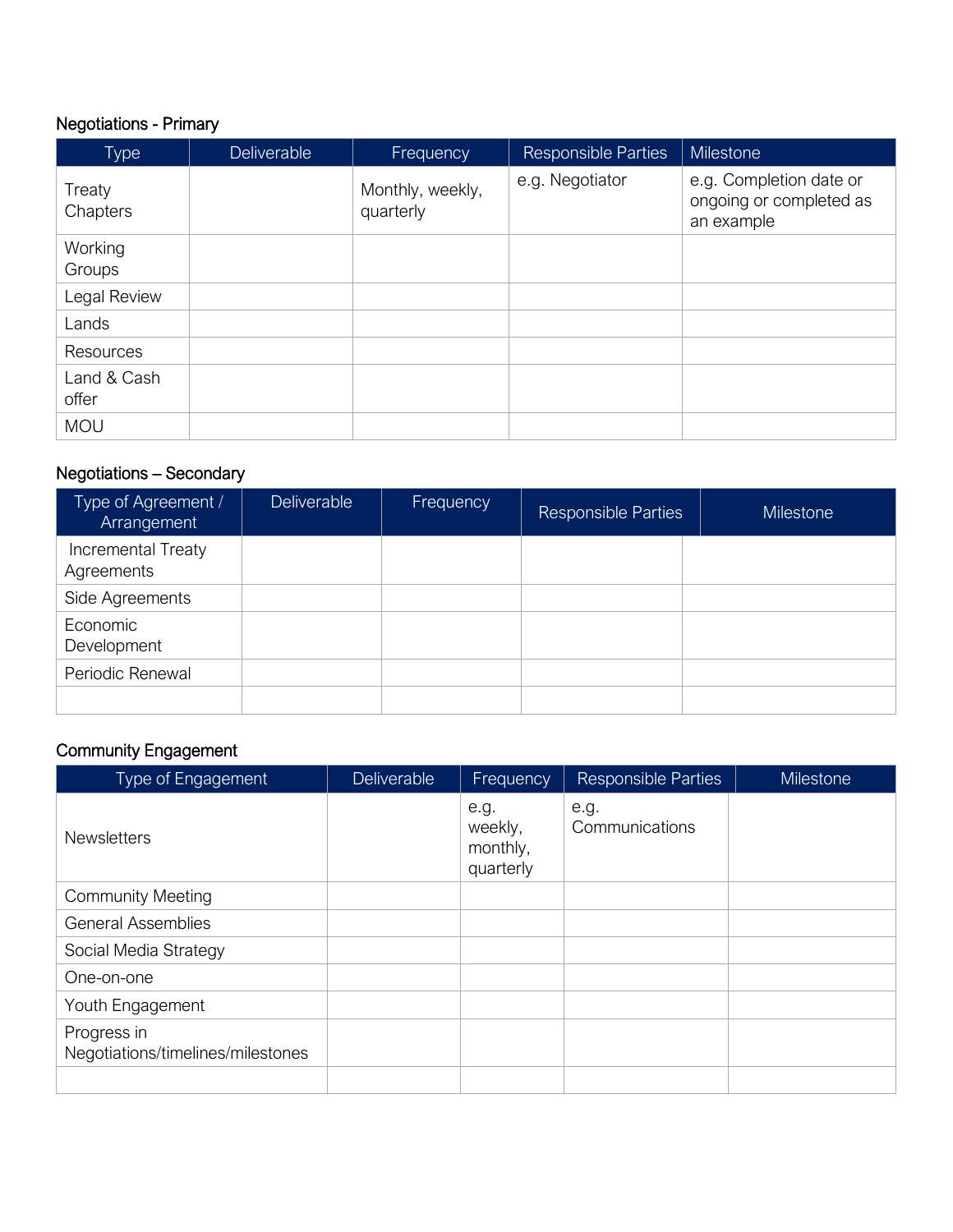#### Overlap / Shared Territory / Shared Boundary Engagement Work with Neighbouring First Nations

| Type of Engagement                                                                                                | Deliverable | Frequency | <b>Responsible Parties</b> | Milestone |
|-------------------------------------------------------------------------------------------------------------------|-------------|-----------|----------------------------|-----------|
| Letters to Neighbouring<br><b>First Nations</b>                                                                   |             |           |                            |           |
| e.g. Identify First<br>Nation/strategy to<br>engage if sending<br>letters to more than one<br><b>First Nation</b> |             |           |                            |           |
| Meetings between<br>Leadership                                                                                    |             |           |                            |           |
| e.g. Identify leadership:<br>Hereditary, elected<br>Chief and Council                                             |             |           |                            |           |
| Community /<br>Membership Gatherings                                                                              |             |           |                            |           |
| e.g. Identify locations,<br>and who may be living<br>away from home                                               |             |           |                            |           |
| Nation to Nation<br>engagement                                                                                    |             |           |                            |           |
|                                                                                                                   |             |           |                            |           |
|                                                                                                                   |             |           |                            |           |

## Other Treaty Related Work

| Project / Initiative | <b>Deliverable</b> | Frequency | <b>Responsible Parties</b> | <b>Milestone</b> |
|----------------------|--------------------|-----------|----------------------------|------------------|
| TRM Proposals        |                    |           |                            |                  |
| Land Selection       |                    |           |                            |                  |
|                      |                    |           |                            |                  |

## Transition Plan & Nation Building

| Project / Initiative                       | <b>Deliverable</b> | Frequency | <b>Responsible Parties</b> | <b>Milestone</b> |
|--------------------------------------------|--------------------|-----------|----------------------------|------------------|
| Governance                                 |                    |           |                            |                  |
| Constitution<br>Development                |                    |           |                            |                  |
| Laws / Jurisdiction(s)<br>to be drawn down |                    |           |                            |                  |
|                                            |                    |           |                            |                  |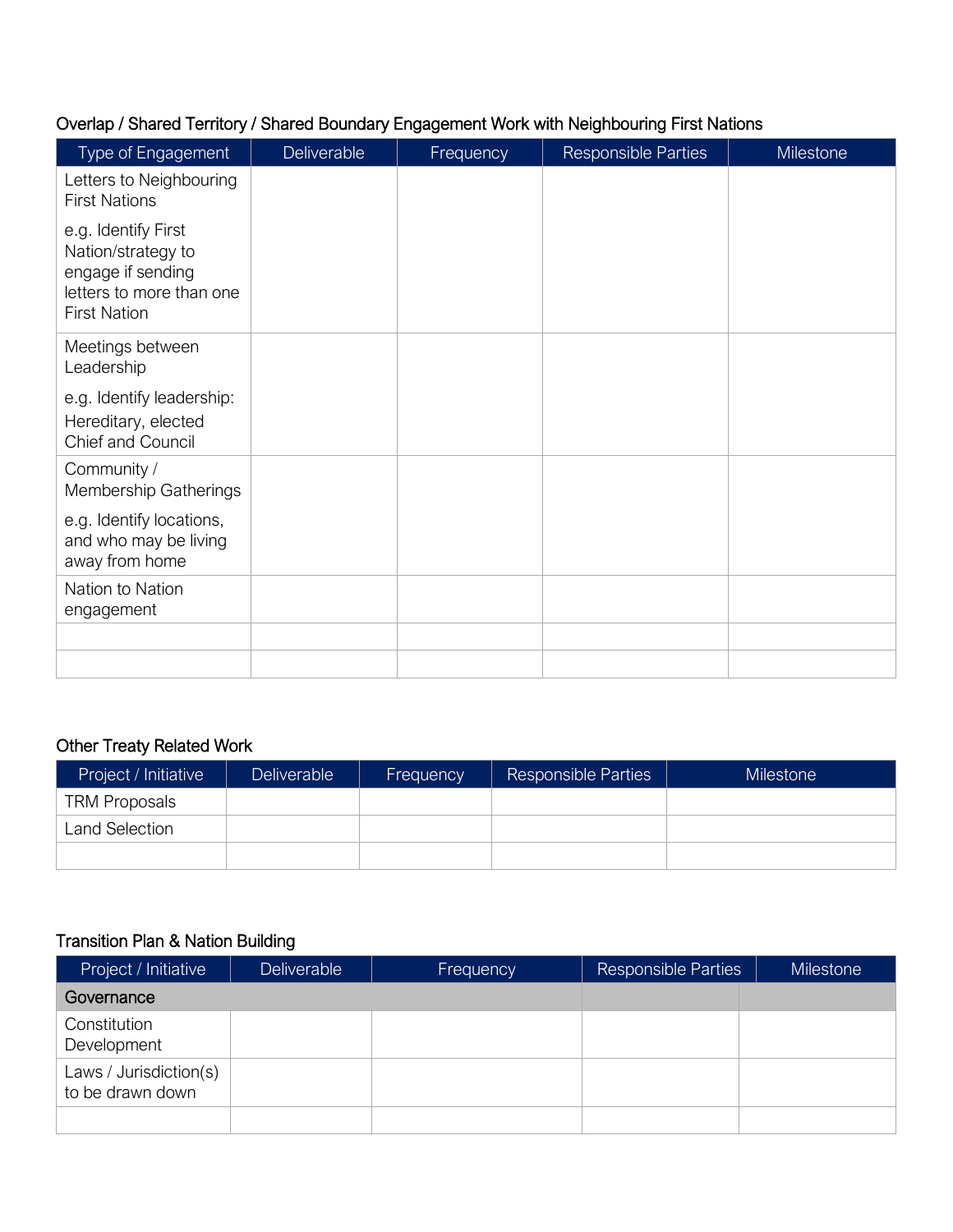| <b>Capacity Building</b>      |  |  |  |
|-------------------------------|--|--|--|
| Human Resource<br>Planning    |  |  |  |
|                               |  |  |  |
| Ratification                  |  |  |  |
| Eligibility and<br>Enrollment |  |  |  |
| Membership List               |  |  |  |
| Citizenship Code              |  |  |  |
|                               |  |  |  |

## Planning for Closing

| Project / Initiative             | <b>Deliverable</b>               | Frequency | <b>Responsible Parties</b> | <b>Milestone</b>                                                                       |
|----------------------------------|----------------------------------|-----------|----------------------------|----------------------------------------------------------------------------------------|
| Chapter review                   |                                  |           |                            |                                                                                        |
| Outstanding Issues               | e.g. developing<br>a list        |           |                            | e.g. waiting for policy<br>reviews                                                     |
| e.g. Environmental<br>Assessment | e.g. not<br>reviewed since<br>XX |           |                            | e.g. waiting for language<br>form BC/Canada, First<br>Nation to table language<br>etc. |
| Legal Review                     |                                  |           |                            |                                                                                        |
|                                  |                                  |           |                            |                                                                                        |

## TRIPARTITE MEETING SCHEDULE

The purpose of the Tripartite Meeting Schedule is to capture main table meetings, working group meetings, important community dates, and other tripartite activities. This may be included in the tripartite work plan.

| <b>Date</b>         | Meeting Type and Location | Agenda Items            |
|---------------------|---------------------------|-------------------------|
| <b>Meeting Date</b> | Meeting Type<br>Location  | • Proposed agenda items |
|                     |                           |                         |
| <b>Meeting Date</b> | Meeting Type<br>Location  | • Proposed agenda items |
|                     |                           |                         |
| <b>Meeting Date</b> | Meeting Type<br>Location  | • Proposed agenda items |
|                     |                           |                         |